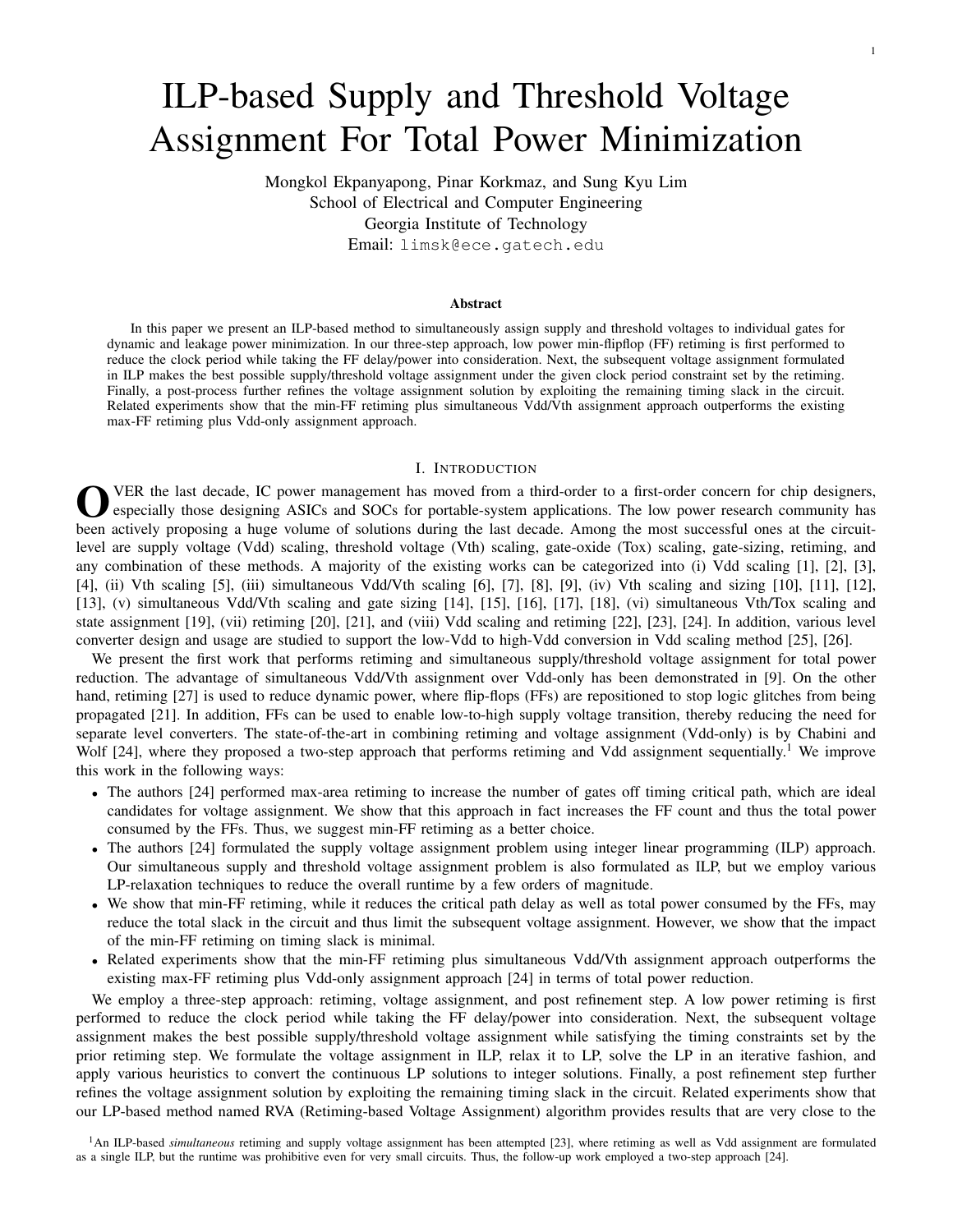original ILP formulation but at a fraction of runtime. In addition, the solution quality remains almost the same before and after the continuous-to-integer conversion.

The remainder of this paper is organized is as follows. Section II discusses issues related to gate-level voltage assignment. Section III presents low power retiming. Section IV presents our voltage assignment method. The experimental results are shown in Section V. We conclude the paper in Section VI.

## II. IMPLEMENTATION ISSUES

Multiple supply voltage states can be achieved by running multiple power supply lines into the circuit. However, multiple supply lines can make routing process complicated [28]. Thus, there exists a tradeoff between lower energy dissipation and higher routing cost. To reduce the complexity of routing when multiple supply voltages are used in physical layout, gates with the same supply voltage are placed in a cluster [1]. This is especially true for a standard-cell design since the gates in a standard-cell design are arranged in rows, and their power lines are connected directly. However, this clustered-level supply voltage assignment is usually restrictive and generates inferior results compared to individual gate-level assignment.

Several on-chip voltage regulation techniques are proposed [29], [30], [31] to overcome the routing problem, which locally generates the low voltage power supply rails from the given higher voltage power supply rails without requiring any external components. Note that the power reduction by using this on-chip voltage regulator is not as effective as running multiple supply lines because of the power loss in the DC series path of the voltage regulator. The combination of both techniques can be used for power minimization with routing resources as the constraints. Recently, several circuit techniques are proposed [32], [33] to eliminate the need for additional level shifter used in dual supply CMOS circuit design. In [32], the authors use a second threshold voltage in the PMOS transistors of the high voltage gates driven by low voltage gates, thereby providing them with built-in level-shifting capability. These modified gates have no energy or area penalties and only a slight delay penalty over the regular high voltage gates. The idea in [33] is that if the voltage difference between driver and load is less than some specific value, there is no need for level converter insertion.

Four well known techniques for multiple threshold voltage scaling [34] are ion implantation, oxide thickness  $(T_{ox})$  scaling, channel length  $(L<sub>c</sub>)$  scaling, and changing body or back gate voltage. Ion implantation is achieved by using extra mask technique. The  $T_{ox}/L_c$  scaling technique assigns unique oxide thickness and channel length to each transistor. Changing body or back gate voltage is used to subsequently modify the threshold voltage for bulk silicon devices. This technique allows threshold voltage to be changed after fabrication and is also called adaptive body bias technique. Note that the ion implantation and  $T_{ox}/L_c$  scaling methods suffer from process variations in deep submicron technologies. Note that the masks for an additional higher Vth are expensive, which makes use of LCs preferable to using high Vth/high Vdd gates. This motivates why our work focuses on using LCs and LCFFs.

#### III. LOW POWER RETIMING

#### *A. Preliminaries*

The synchronous sequential circuit is modeled with a directed graph  $G = (V, E, d, w)$ , where V is the set of gates, and E is the set of directed edges connecting gates. Edge  $e_{i,j}$  represents a connection from gate i to gate j.  $d(i)$  is the delay of gate i and  $w(e(i, j))$  is the number of FFs on edge  $e_{i,j}$ .<sup>2</sup> Let  $P(i, j)$  denote a directed path from gate i to gate j, and of gate *i* and  $w(e(i, j))$  is the number of FFs on edge  $e_{i,j}$ . Let  $P(i, j)$  denote a directed path from gate *i* to gate *j*, and  $w(P(i,j)) = \sum_{e \in P} w(e(i,j))$  denotes the total weight of the edges along  $P(i, j)$ . Let  $d(P(i,j))$  denot of the nodes along  $P(i, j)$ . The original retiming paper [27] introduces the following two matrices: (i)  $W(u, v)$  denotes  $\min\{w(P(u, v))|\forall u, v \in V\}$ , which is the minimum weight value among all paths that connect u and v, and (ii)  $D(u, v)$ denotes  $\max\{d(P(u, v))|w(P(u, v)) = W(u, v), \forall u, v \in V\}$ , which is the maximum delay value among all paths with total weight of  $W(u, v)$ .

Let T be a target clock period.<sup>3</sup> Let  $r(u)$  represent the number of FFs moved from all fan-out edges of node u to all fan-in edges of u. Retiming assigns an integer  $r(u)$  to each node  $u \in V$  such that the following constraints are met: (i)  $r(u) - r(v) \leq w(e_{u,v}), \forall e_{u,v} \in E$ , (ii)  $r(u) - r(v) \leq W(u, v) - 1, \forall (u, v) \in V$  such that  $D(u, v) > T$ , (iii) the clock period after the retiming is equal to or less than T.

#### *B. ILP based Formulation*

Let  $FI(v)$  and  $FO(v)$  be the number of fan-in and fan-out of node v. An ILP-based low power retiming is formulated as follows:

Minimize 
$$
\sum_{v \in V} (\{FI(v) - FO(v)\} \cdot r(v)), \ \forall v \in V
$$
 (1)

 $2$ Consideration of interconnect delay and power is discussed in Section IV-E.

 $3$ We perform binary search to find the minimum clock period. The retiming algorithm is used to check the feasibility of a given clock period in this case.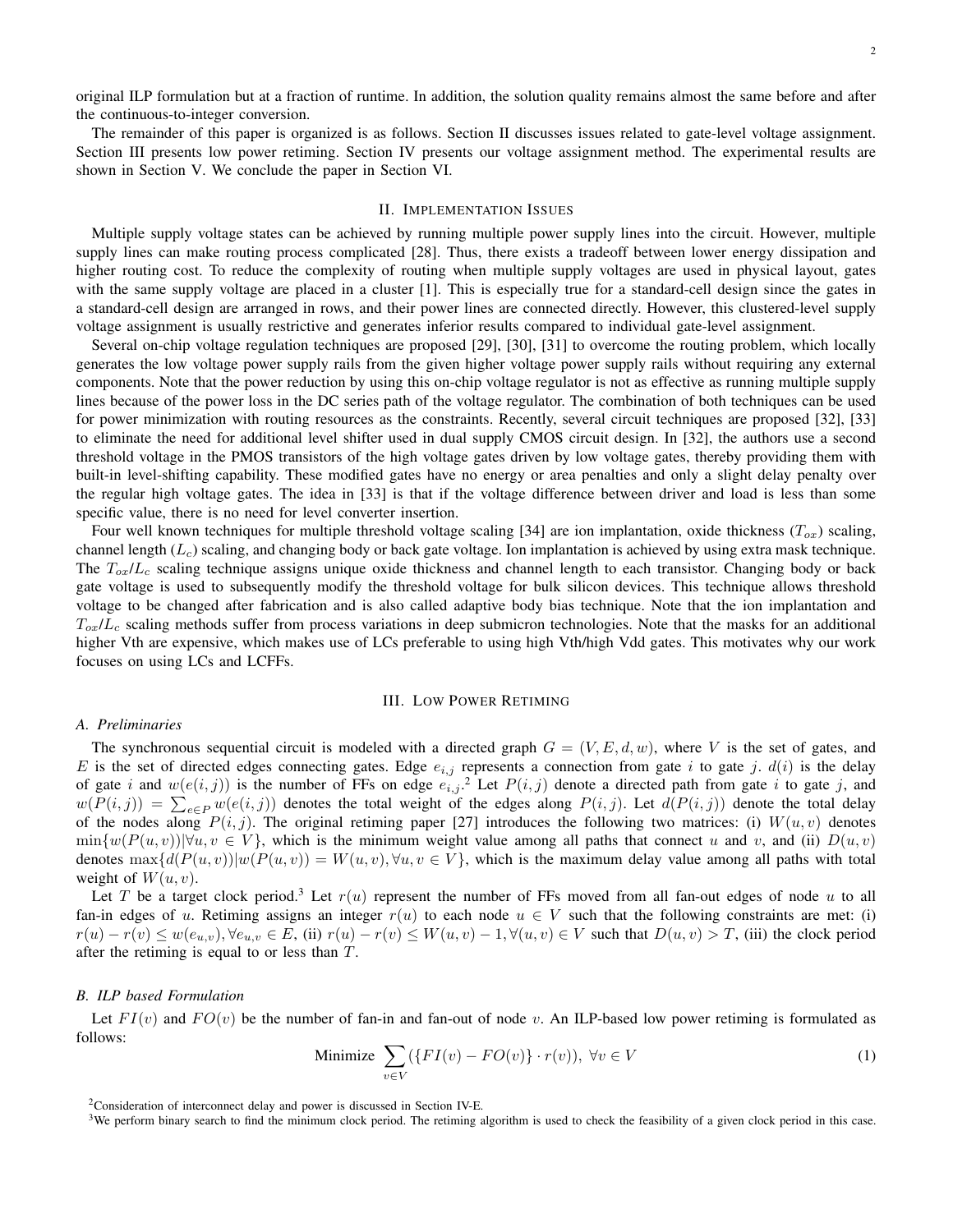

Fig. 1. Illustration of level converter



Fig. 2. Illustration of level converter FF

Subject to:

$$
r(u) - r(v) \le w(e_{u,v}), \ \forall e_{u,v} \in E
$$
\n
$$
(2)
$$

$$
r(u) - r(v) \le W(u, v) - 1, \ \forall D(u, v) > T, \ \forall u, v \in V
$$
\n
$$
(3)
$$

The objective of the mathematical formulation is to minimize the total number of FFs under the clock period constraint. This is done by minimizing the total edge weight of the graph after retiming. If  $FI(v) < FO(v)$ , then the total number of FFs is reduced if  $r(v) > 0$ . Thus, the objective function tries to assign a valid  $r(v) > 0$  for a node v with  $FI(v) < FO(v)$ . On the other hand, if  $FI(v) > FO(v)$ , then the total number of FF is reduced if  $r(v) < 0$ . Then the objective function tries to assign a valid  $r(v) < 0$  for a node v with  $FI(v) > FO(v)$ . Constraint (2) states that the number of FFs on each edge after retiming cannot be negative. Constraint (3) states that there exists at least one FF on any path with delay more than T.

In [24], the authors suggest that the total number of edges that contain FFs is *maximized* in their retiming formulation for dynamic power reduction. The motivation is to increase the number of nodes off timing critical paths, which are ideal candidates for supply voltage assignment. This approach, however, tends to increase the FF count as well as the power consumed by the FFs. Table IV in Section V shows that the min-FF retiming indeed produces better total power reduction compared to the max-FF retiming. Note that the min-FF retiming, while it reduces the critical path delay as well as total power consumed by the FFs, may reduce the total slack in the circuit and thus limit the subsequent voltage assignment. However, Table III shows that the impact of the min-FF retiming on timing slack is minimal.

## IV. VOLTAGE ASSIGNMENT ALGORITHM

## *A. ILP-based Voltage Assignment*

The second step of our approach is to perform dual supply and threshold voltage assignment so that the total power (= dynamic plus leakage) consumed by the gates and level converters (LC) is minimized.<sup>4</sup> One issue with Vdd assignment is that the low-to-high Vdd conversion needs a special method to guarantee the reliable computation. There exist two ways to support this conversion [25], [26]. The first is to use a separate level converter (LC), which can be inserted anywhere in the circuit to raise the low-Vdd input voltage back to the high-Vdd level. An illustration is shown in Figure 1. The second is to use a FF that can handle the conversion as well, which is named the level conversion FF (LCFF). Figure 2 shows an illustration of LCFF proposed in [28]. In this paper we use both LCFFs and LCs so that LCs are used only on zero-weight edges (= edges with no FFs). Since both LCFF and LC cause additional delay and power, voltage assignment has to be done carefully to suppress the related delay/power overhead.

<sup>4</sup>The minimization of FF power consumption is addressed during the min-FF retiming. Since the number of FFs do not change during voltage assignment, we do not consider FF power consumption during voltage assignment.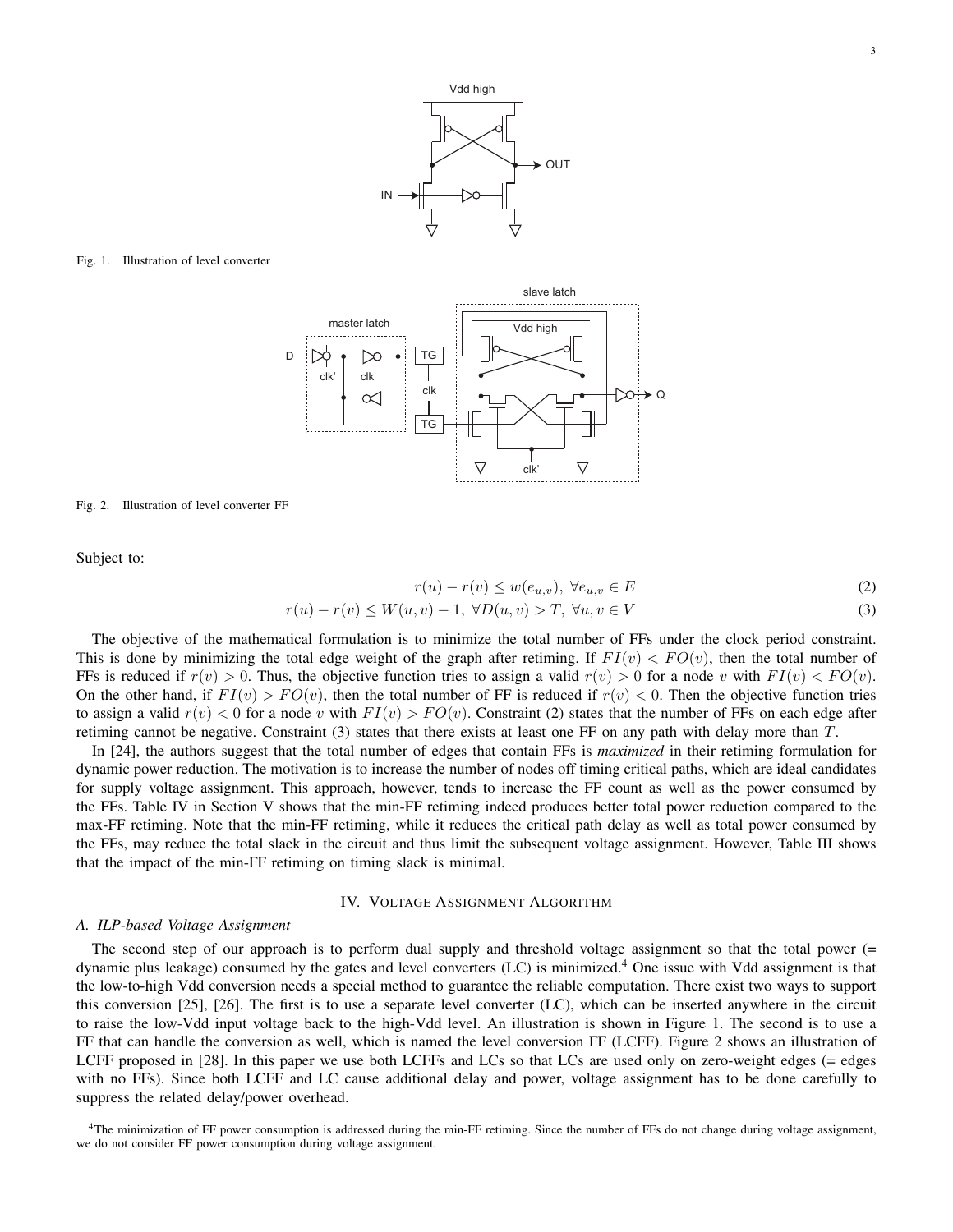Our initial formulation is integer linear programming-based since the voltage assignment variable for each node in the retimed graph takes one out of the following four possible states:

- state 1: high-Vdd plus low-Vth (maximum performance, maximum total power)
- state 2: low-Vdd plus low-Vth (medium performance, low dynamic power)
- state 3: high-Vdd plus high-Vth (medium performance, low leakage power)
- state 4: low-Vdd plus high-Vth (minimum performance, minimum total power).

In addition, the LC assignment variable for each edge either takes 0 (no LC) or 1 (with LC).

The following variables are used in our ILP-based voltage assignment formulation:

- $x_{v,k}$ : voltage assignment variable for node v into state k ( $k = 1$  corresponds to high-Vdd+low-Vth, etc).
- $m(e)$ : level converter assignment on edge e, where  $m(e) = 1$  means LC is used on e;  $w(e) = 0$  otherwise.
- $z_{v,k}$ : supply voltage level of v given that v is assigned to voltage state k.
- $p_{v,k}$ : total power consumption of v given that v is assigned to voltage state k.
- $d_{v,k}$ : delay of v given that v is assigned to voltage state k.
- $s(v)$ : arrival time of node v.
- $p_{lc}$ ,  $d_{lc}$ : total power consumption and delay of a level converter.
- T: clock period constraint.
- *D*: difference between high Vdd and low Vdd.

Our ILP-based dual supply/threshold voltage assignment for total power reduction under timing constraint is formulated as follows:

Minimize 
$$
\left(\sum_{v \in V} \sum_{k=1}^{4} p_{v,k} \cdot x_{v,k}\right) + \left(\sum_{e \in E} p_{lc} \cdot m(e)\right)
$$
 (4)

Subject to:

$$
\sum_{k=1}^{4} x_{v,k} = 1, \ \forall v \in V
$$
 (5)

Timing constraints:

$$
\sum_{k=1}^{4} d_{v,k} \cdot x_{v,k} + s(v) \le T, \ \forall v \in V
$$
\n
$$
(6)
$$

$$
\sum_{k=1}^{4} d_{u,k} \cdot x_{u,k} + d_{lc} \cdot m(e) + s(u) \le s(v), \ \forall e_{u,v} \in E
$$
\n(7)

$$
s(v) \ge 0, \,\forall v \in V \tag{8}
$$

Level converter (LC) constraints:

$$
\sum_{i=1}^{4} z_{u,i} \cdot x_{u,i} - \sum_{j=1}^{4} z_{v,j} \cdot x_{v,j} + Dm(e) \ge 0, \ \forall e_{u,v} \in E
$$
 (9)

Integer constraints:

$$
x_{v,k} \in \{0,1\}, \ \forall v \in V \tag{10}
$$

$$
m(e) \in \{0, 1\}, \ \forall e \in E \tag{11}
$$

The objective of ILP is to minimize the total power consumption on all gates and level converters used. Constraints (5) and (10) state that each gate can be assigned to only one voltage state. Constraint (6) guarantees that the arrival time of each node combined with its delay is always less than the target clock period. Constraint  $(7)$  states that the arrival time of node v has to be greater than the summation of the arrival time of node  $u$ , the delay of node  $u$ , and the delay of level converter inserted on  $e_{u,v}$ . Constraint (9) states that if a low Vdd gate u drives a high Vdd gate v, a level converter is inserted onto  $e_{u,v}$ .

### *B. Linear Programming Relaxation*

Our related experiment shown in Section V indicates that the computational effort to solve the ILP-based voltage assignment quickly becomes prohibitive as the size of the circuit increases. In this section, we propose a method to relax the ILP formulation into LP to overcome this limitation. We first solve the LP-relaxed version of the original ILP problem, which requires a few orders of magnitude smaller runtime. Next, we convert the non-integral LP solution into integral ILP solution while satisfying the level conversion and clock period constraint. The objective of our LP remains the same: minimization of total power consumed by the gates and level converters. One of the biggest challenges is the continuous (LP) to integral (ILP) conversion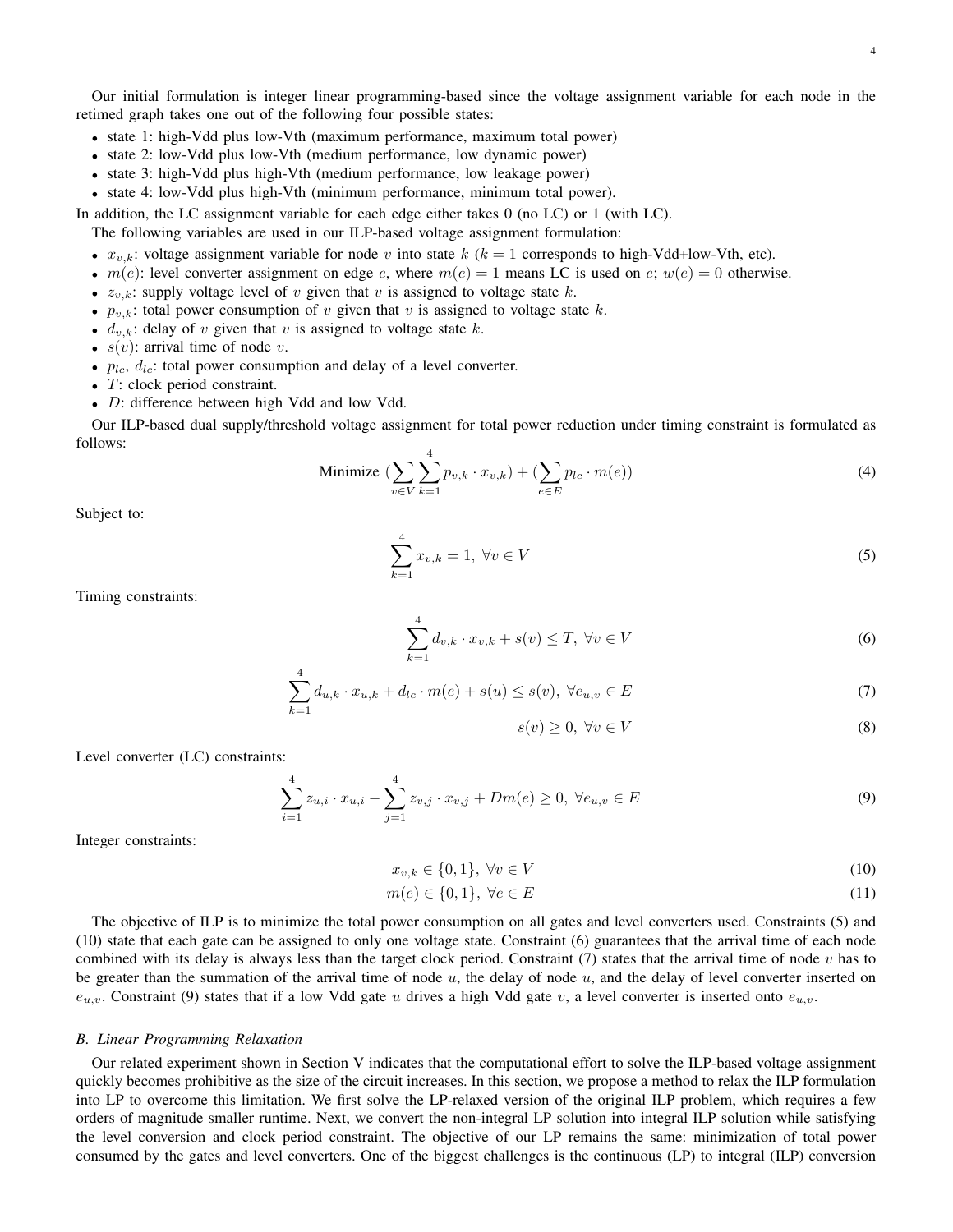| LP-based Voltage Assignment Algorithm                    |  |  |  |  |  |  |  |  |
|----------------------------------------------------------|--|--|--|--|--|--|--|--|
| input: retimed graph $G(V, E)$                           |  |  |  |  |  |  |  |  |
| output: dual Vdd/Vth assignment and LC insertion         |  |  |  |  |  |  |  |  |
| $\frac{1}{\sqrt{2}}$ initial solution                    |  |  |  |  |  |  |  |  |
| 1. set $m(e) = 0$ for all edges and solve LP;            |  |  |  |  |  |  |  |  |
| 2. voltage_mapping;                                      |  |  |  |  |  |  |  |  |
| 3. $best =$ compute total power;                         |  |  |  |  |  |  |  |  |
| $\frac{1}{\pi}$ main loop                                |  |  |  |  |  |  |  |  |
| 4. $itr = gain = 0;$                                     |  |  |  |  |  |  |  |  |
| 5. while $(gain \geq gain\_limit$ and $itr < max\_itr$ ) |  |  |  |  |  |  |  |  |
| 6.<br>compute new $m_{th}$ ;                             |  |  |  |  |  |  |  |  |
| 7.<br>for (each edge $e \in E$ )                         |  |  |  |  |  |  |  |  |
| if $(m(e) > m_{th})$ then $m(e) = 1$ ;<br>8.             |  |  |  |  |  |  |  |  |
| 9.<br>else $m(e) = 0$ ;                                  |  |  |  |  |  |  |  |  |
| 10. solve LP;                                            |  |  |  |  |  |  |  |  |
| 11.<br>if (timing is met)                                |  |  |  |  |  |  |  |  |
| 12.<br>voltage_mapping;                                  |  |  |  |  |  |  |  |  |
| 13.<br>$curr = compute total power;$                     |  |  |  |  |  |  |  |  |
| 14.<br>update <i>best</i> ;                              |  |  |  |  |  |  |  |  |
| 15.<br>$itr++$                                           |  |  |  |  |  |  |  |  |

Fig. 3. Linear Programming relaxation algorithm to solve the ILP-based voltage assignment problem. "gain" denotes the total power saving.

of the voltage assignment (=  $x_{v,k}$ ) and level converter assignment (=  $m(e)$ ) variables. Our basic approach is to iteratively search for the best possible  $m(e)$  assignment while using  $x_{v,k}$  conversion algorithm to guide the search process.

Our LP formulation uses the same objective and constraints as the original ILP formulation, i.e., we minimize Equation (4) under the constraints  $(5)$  to  $(9)$ . Instead of  $(10)$  and  $(11)$ , however, we use the following non-integral constraints:

$$
0 \le x_{v,k} \le 1, \ \forall v \in V \tag{12}
$$

$$
0 \le m(e) \le 1, \ \forall e \in E \tag{13}
$$

Figure 3 shows our LP-based voltage assignment algorithm. Our basic approach is to first map  $m(e)$  values into binary and use them to map  $x_{v,k}$  values into binary. We then repeat this process with new  $m(e)$  values until there is no further reduction on the total power. More specifically, we use a threshold value  $m_{th}$  to first map  $m(e)$  into binary values (lines 7-9). We then solve the LP problem based on these binary  $m(e)$  values and see if the timing constraints are met (lines 10-11). If so, we use a heuristic algorithm named voltage mapping discussed in the next section to map the continuous  $x_{v,k}$  values to binary (lines 12-14).<sup>5</sup> We perform a gain-based gradient search to obtain a new  $m_{th}$  value (line 6) and repeat the whole process and see if the total power is further minimized under the new LC assignment. This search continues until the gain is not significant or the number of iterations has exceeded a certain limit (line 5).

We obtain the baseline solution by setting  $m(e) = 0$ , solving LP, and performing the voltage mapping (lines 1-3). Note that fixing  $m(e) = 0$  for all edges means we do not allow any LC to be inserted after the voltage assignment. In other words, the voltage assignment is severely restricted such that there should be no edge  $e_{u,v}$  that connects a low Vdd node u to a high Vdd node v unless  $w(e) > 0$ , i.e. a FF exists on e. Nonetheless, it is still possible to reduce the total power under this restriction, and the final result becomes our baseline solution. We perform gradient search to obtain a new target threshold value  $m_{th}$ (initial  $m_{th}$  value is 0.5), where the total power reduction during the last two iterations are used to compute a new target. Note that the power gain is not linearly dependent on  $m_{th}$ . It is possible to obtain more power reduction with higher and/or lower  $m_{th}$  value. In case of a high  $m_{th}$  value, the number of LCs added is small, thereby reducing the power consumed by LCs. However, this limits the voltage assignment opportunity. In case of a low  $m_{th}$  value, however, the larger number of LCs added increases the power consumed by LCs but allows more rigorous voltage assignment.

## *C. Voltage Mapping*

The main objective of our voltage mapping stage is to map the continuous voltage assignment variables  $x_{v,k}$  resulting from our LP formulation to binary values. There exist two major constraints during this mapping: LC (level converter) and timing constraints. Since we have performed LC insertion before calling the voltage mapping step, the supply voltage assignment has to honor the existing LCs, i.e., there should always be low-Vdd to high-Vdd transition on each edge e with LC as expressed

<sup>5</sup>Note that it is still possible for the LP to obtain non-feasible solutions when too many LCs are inserted along the critical paths. In this case, voltage assignment may not be able to fix all timing violations.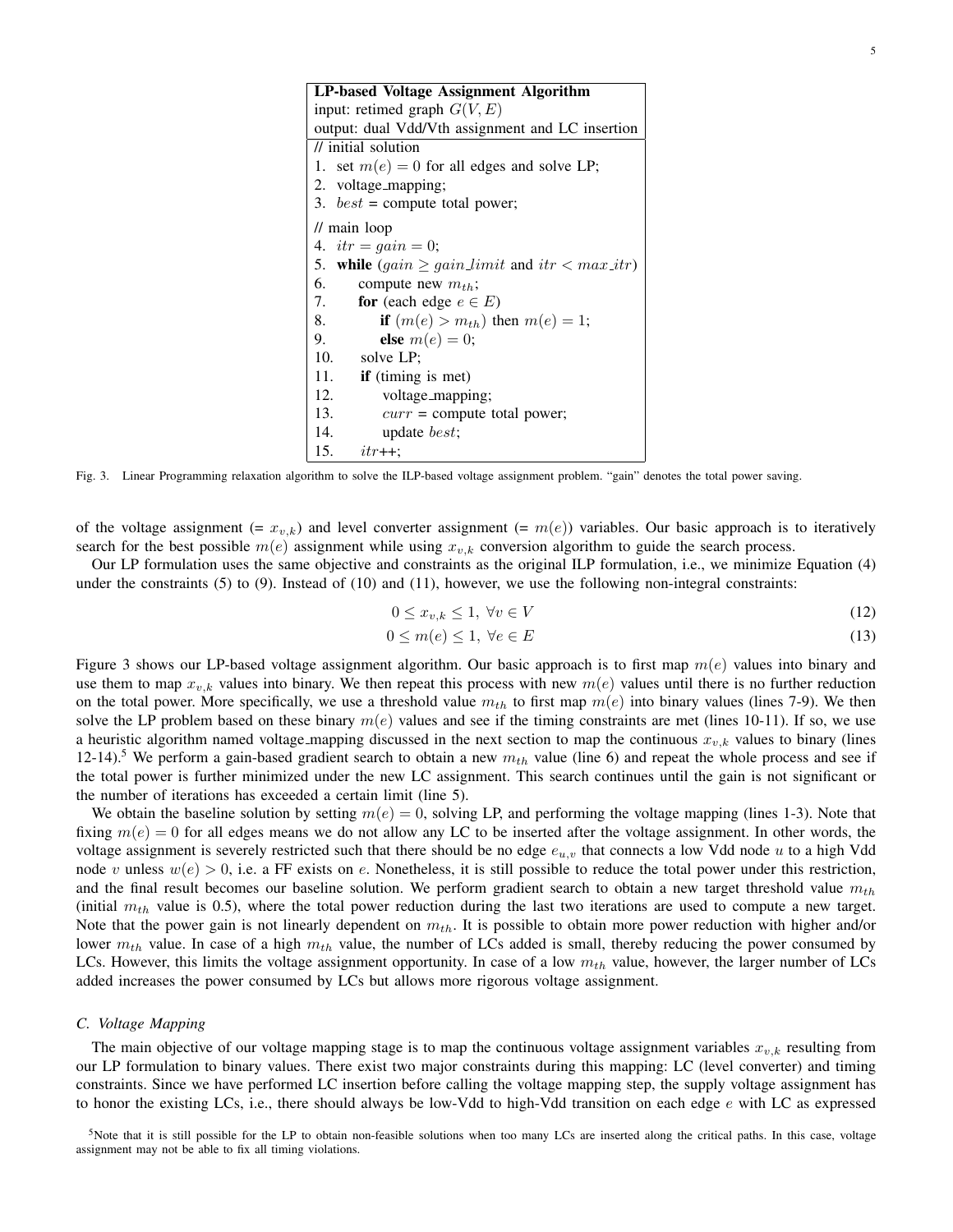Voltage Mapping Algorithm input: LP-based voltage assignment with LC inserted output: ILP-based voltage assignment with reduced LC set 1.  $T =$  topological ordering of gates; 2. assign low-Vdd+high-Vth to all PIs; 3. while  $(T \text{ is not empty})$ 4.  $v = T.pop;$ 5.  $dly(v) = \sum_{k=1}^{4} x_{v,k} \cdot d_{v,k};$ 6.  $vdd(v) = x_{v,1} + x_{v,3};$ 7.  $v \leftarrow \text{Vdd-L+Vth-H};$ // Vdd mapping 8. if  $(\exists u \in FI(v)|u = Vdd-L \text{ and } m(e_{u,v}) = 1)$ 9.  $v \leftarrow \text{Vdd-H};$ 10. **if**  $(vdd(v) > 0)$ 11.  $v \leftarrow \text{Vdd-H};$ // LC removal 12. if  $(\exists u \in FI(v)|u = Vdd-H \& m(e_{u,v}) = 1$  or  $u = Vdd-L \& m(e_{u,v}) = 1$  and  $v = Vdd-L$ 13.  $m(e_{u,v}) \leftarrow 0$ // Vth mapping 14. if  $(v = Vdd-H & dly(v) < deldy(Vdd-H+Vth-H))$ 15.  $v \leftarrow \text{Vth-L};$ 16. if  $(v = Vdd-L \& dly(v) < deldy(Vdd-L+Vth-H))$ 17.  $v \leftarrow \text{Vth-L};$ 

Fig. 4. Voltage mapping algorithm under LC and timing constraints.  $k = 1$  and  $k = 3$  denote the high Vdd state in line 6.

in Equations (9) and (11). In addition, the voltage mapping should be done in such a way that no node after the voltage mapping should violate the clock period and arrival time constraints as expressed in Equations (6), (7), and (8). Since the voltage mapping step picks only one of four continuous assignment variables  $(x_{v,1}, x_{v,2}, x_{v,3}, x_{v,4})$  and makes it 1 while fixing others to 0 for each node  $v$ , Equations (5) and (10) are also satisfied.

Figure 4 shows our voltage mapping algorithm. Since the goal is to reduce the total power under LC and timing constraints, more low-Vdd and high-Vth nodes means more power reduction as long as these constraints are not violated. Note that a simple maximum function may not guarantee the LC and timing constraints. For example, if  $x_{v,1} = 0.2$ ,  $x_{v,2} = 0.2$ ,  $x_{v,3} = 0.4$ , and  $x_{v,4} = 0.2$ , then this "maximum" scheme assigns high-Vdd plus high-Vth  $(k = 3)$  to v. In our algorithm, we visit each node in a topological order so that the voltage mapping for all fan-in nodes is done when visiting a new node (line 1). The PIs are initialized to low-Vdd+high-Vth (line 2). For each node in a topological order, we first compute  $dly(v) = \sum_{k=1}^{4} x_{v,k} \cdot d_{v,k}$ and  $vdd(v) = x_{v,1} + x_{v,3}$  (lines 5-6).  $dly(v)$  denotes the delay of node v based on the continuous voltage assignment, and  $vdd(v)$  denotes the sum of high-Vdd related continuous variables.

Our approach is to decide the best possible voltage mapping for the given node  $v$  based on the four possible scenarios shown in Figure 5. We start with the minimum total power configuration for each node, i.e., low-Vdd+high-Vth (line 7). We then decide whether we must raise the Vdd (lines 8-11) or lower the Vth (lines 14-17) based on the LC and timing constraints. During the Vdd mapping step, we first see for a given node v if there is any fan-in node u with low Vdd assigned and  $e_{u,v}$ contains an LC. If so, a high-Vdd has to be assigned to v to satisfy the LC constraint (lines 8-9). Next, if  $vdd(v) > 0$ , the previous linear programming partially assigned high-Vdd to  $v$ , and raising  $v$  to high-Vdd will never violate timing constraints (lines 10-11).

At this point, it is important to note that some LCs become unnecessary during the PI-to-PO Vdd mapping process such as case 5, 7, and 8 in Figure 5. Thus, our LC removal step (lines 12-13) deletes these unnecessary LCs if (i) a high-Vdd node drives a low or high-Vdd node while using an LC (case 5 and 7), or (ii) a low-Vdd node drives another low-Vdd node while using an LC (case 8). Since LC removal never increases the overall delay, the timing constraint is never violated. During the subsequent Vth mapping, our goal is to see if the initial high-Vth has to be adjusted due to timing constraints—if  $dly(v)$  lies in between the delay of a high-Vth gate and a low-Vth gate, low-Vth assignment will guarantee to satisfy the timing constraint at the expense of slight leakage power increase. The runtime of our voltage mapping algorithm is  $O(|V| + |E|)$ , where  $|E|$  is number of edges, since it involves topological sorting.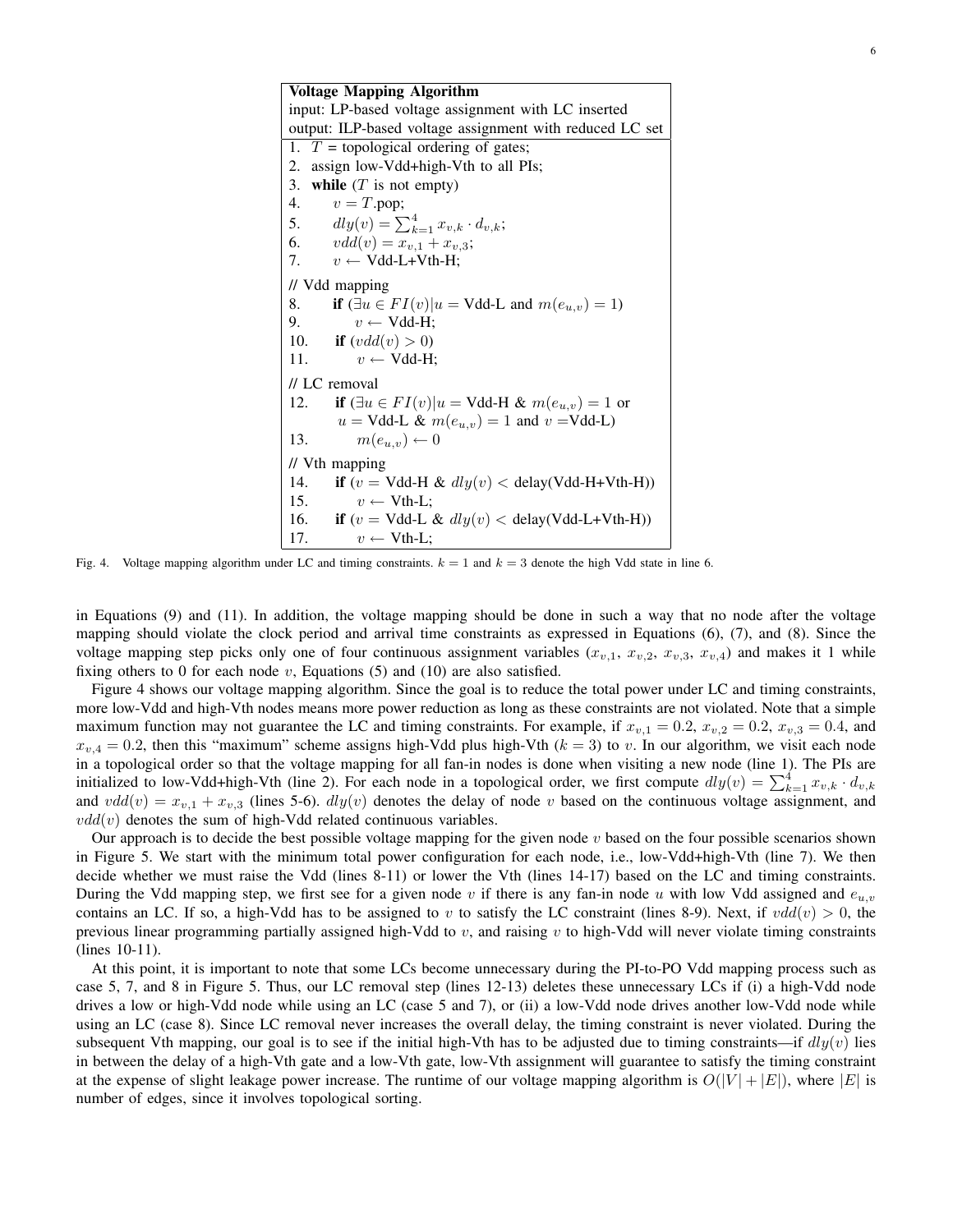7



Fig. 5. 8 possible supply voltage assignment for dotted nodes. The invalid solutions are either non-optimal (= additional LC only increases total power) or violate LC constraint, and thus LP will never generate them.

| <b>Post Refinement</b>                            |  |  |  |  |  |  |  |  |
|---------------------------------------------------|--|--|--|--|--|--|--|--|
| input: retimed and voltage-scaled solution        |  |  |  |  |  |  |  |  |
| output: refined voltage assignment solution       |  |  |  |  |  |  |  |  |
| $\prime\prime$ clustering                         |  |  |  |  |  |  |  |  |
| 1. perform static timing analysis;                |  |  |  |  |  |  |  |  |
| 2. mark all nodes with positive timing slack;     |  |  |  |  |  |  |  |  |
| 3. form clusters among marked nodes;              |  |  |  |  |  |  |  |  |
| 4. sort clusters based on its size;               |  |  |  |  |  |  |  |  |
| $\frac{1}{\pi}$ main loop                         |  |  |  |  |  |  |  |  |
| 5. for (each cluster $C$ )                        |  |  |  |  |  |  |  |  |
| 6.<br>while (there is power reduction)            |  |  |  |  |  |  |  |  |
| 7.<br>for (each node $v \in C$ )                  |  |  |  |  |  |  |  |  |
| power_gain $(v, slk(v), C)$ ;<br>8.               |  |  |  |  |  |  |  |  |
| 9.<br>$z = \text{max}$ power gain node;           |  |  |  |  |  |  |  |  |
| 10.<br>commit voltage change for $z$ ;            |  |  |  |  |  |  |  |  |
| update slack for downstream nodes of $z$ ;<br>11. |  |  |  |  |  |  |  |  |

Fig. 6. Our cluster-based post refinement algorithm that performs voltage assignment under LC and timing constraints. Each cluster contains a set of reachable nodes with positive timing slack.

#### *D. Post Refinement*

The last step of our algorithm is the post refinement, where an additional voltage assignment is applied to the solution we obtained from the previous steps, namely, retiming and ILP/LP voltage assignment. The primary concern during voltage mapping discussed in Section IV-C is to satisfy the LC and timing constraints. Thus, our focus is to accept voltage mapping that will never violate the timing constraint for each node, which results in a delay reduction for each node in most cases. The change in the delay of a node affects the delay of all of its downstream nodes in a directed graph and may allow additional power reduction among them. Thus, a positive timing slack  $slk(v)$  (= required time minus arrival time from static timing analysis) resulting from our conservative voltage mapping needs to be propagated downwards to correctly reflect the slack change globally. However, our voltage mapping does not perform static timing analysis (= timing slack re-computation) upon the voltage mapping of each node due to its prohibitive runtime, which may hide some power reduction opportunity. Thus, the voltage mapping based on the initial timing slack is a primary source of non-optimality. In addition, our LP formulation discussed in Section IV-B may assign  $m(e)$  values that are not close to 0 or 1 for potentially many edges. Thus, relying on a single threshold value to decide which edge gets LC or not for *all* edges is another source of non-optimality.

Figure 6 shows our post refinement algorithm. The basic idea is to identify the nodes with positive timing slack and try to reduce their total power consumption by additional voltage assignment under timing and LC constraints. This time, however, we examine the impact of the proposed voltage assignment of each node on *all* affected nodes. We first perform clustering based on timing slack, where each cluster contains a set of reachable nodes with positive slack (lines 1-4). In this case, we visit the largest cluster first (line 4) since our exploration is limited to the nodes inside each cluster and thus the more (and earlier) the nodes examined to see the impact of voltage assignment the better. We visit each cluster (line 5) and compute the total power gain for each node in the cluster (lines 7-8). During the power gain computation of each node  $v$ , we compute the power reduction for  $v$  as well as all of its predecessors inside the cluster using our recursive algorithm power gain shown in Figure 7 (to be discussed later). We then select the node that results in the maximum power reduction and commit the voltage change (lines 9-10). Lastly, we update the timing slack for all downstream nodes of the max-gain node (line 11). We continue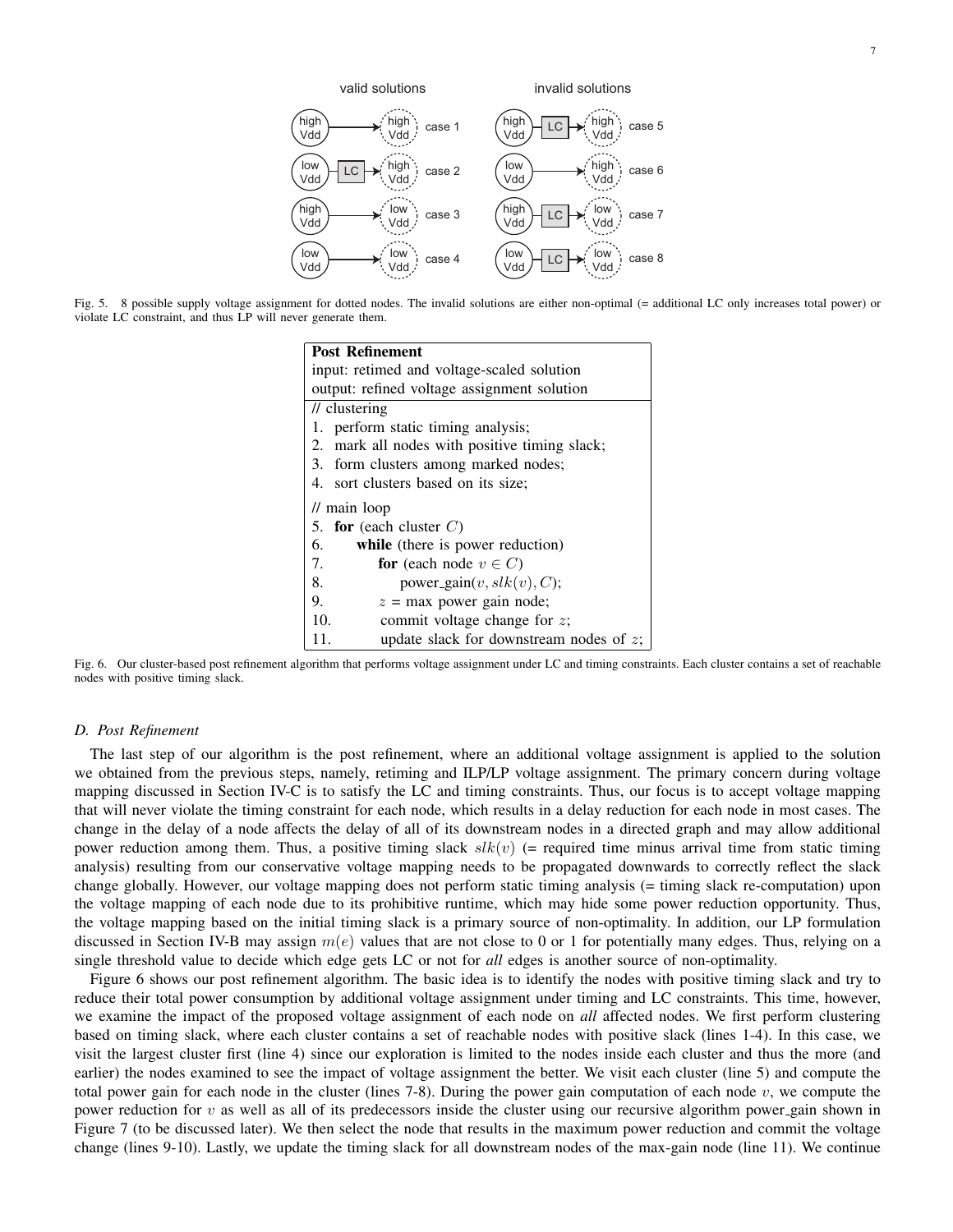power gain  $(v, dly, C)$ input: a node  $v \in C$  and timing slack dly output: maximum power saving for  $v$ 1. mark v visited; 2.  $x =$  current voltage state of v; // find best new voltage state 3. for (each voltage state  $i \neq x$ ) 4.  $\Delta p =$  power reduction from state  $x \rightarrow i$ ; 5.  $\Delta d$  = delay increase from state  $x \rightarrow i$ ; 6. if  $(\Delta p > 0$  and  $slk(v) > \Delta d + dly$ 7. mark i feasible; 8. y = feasible voltage state with max  $\Delta p$ ; 9.  $dly' = dly + \Delta d$  based on  $x \to y$ ; 10. tot\_gain =  $\Delta p$  based on  $x \rightarrow y$ ; // recursive call 11. for (each non-visited fan-in  $u \in C$ ) 12. if( $slk(u) > dly'$ ) 13.  $gain = power\_gain(u, dly', C);$ 14.  $tot\_gain = tot\_gain + gain;$ 15. return  $tot\_gain;$ 

Fig. 7. A recursive algorithm that computes the total power gain of a given node and all of its predecessors from voltage assignment refinement.

to target the same cluster until there is no further power gain (line 6). There exist  $O(n)$  clusters in the worst, and each cluster performs  $O(n \log n)$  static timing analysis K times, where K is the maximum size among the clusters. Thus, the worst-case complexity of our post refinement algorithm is  $O(n^2 \log n)$ . However, the number of clusters is usually much smaller than the number of nodes, and K is a small integer. Thus, the practical runtime is  $O(n \log n)$ .

Figure 7 shows our recursive algorithm that computes the total power gain of a given node and all its predecessors inside the given cluster. The voltage assignment and thus the increase in the delay of a node  $v$  reduces the timing slack of many of its downstream nodes. Thus, it is unlikely that there exists any power saving opportunity via voltage assignment among the downstream nodes. The upstream nodes of  $v$ , however, are not affected by the change in the delay of  $v$ . Thus, we limit our exploration to v and its predecessors to examine the impact of voltage assignment v. In addition, the reason we limit our search to the nodes inside the given cluster is because it is not possible for the zero-slack nodes outside the cluster to accommodate the delay increase without timing violation. For a given node  $v$ , we compute the power saving and delay increase for each candidate power state (lines 3-7). Among the feasible power states, we pick the one with the maximum total power reduction (lines 8-10). We visit the predecessors and keep track of the power gain from them (line 11-14). Finally, we return the total gain (line 15) as the final output.

Note that the computation of  $\Delta p$  (line 4) and  $\Delta d$  (line 5) considers the impact of additional LC insertion. For instance, if the Vdd is currently set to high for a given node u and one of its fanout v is set to high-Vdd while  $m(e_{u,v}) = 0$ ,  $\Delta p$  for high-to-low Vdd adjustment for  $u$  should not only include the power saving from Vdd assignment but also the power increase from the LC that has to be inserted. In addition,  $\Delta d$  should include the delay increase from high-to-low Vdd adjustment as well as the LC insertion. Moreover, this delay change from Vdd adjustment further affects the subsequent Vth assignment and its corresponding leakage power. A similar argument applies when we examine the impact of related LC removal from a low-to-high Vdd adjustment on dynamic/leakage/delay tradeoff.

## *E. Wire Delay Consideration*

Our discussion so far has been based on retiming and voltage assignment for unplaced netlist. Thus, our formulation has focused on gate/FF power saving. This is reasonable because the interconnect length is not known without placement information. In addition, our related experiments presented in Section V show that the power saving based on gate voltage assignment is still significant. However, our algorithms can be easily extended to consider placed netlists. In this case, the retiming needs to consider wire delay impact during retiming calculation. In addition, our voltage assignment should include wire delay impact during the arrival time update. Since the wirelength does not change during these steps, we compute the wire delay values once before our algorithms and use these static values throughout the algorithms.<sup>6</sup>

First, we add delay to each wire, denoted  $d(i, j)$ , and include it in path delay computation, i.e.,  $d(P(i, j))$  is the sum of gate as well as wire delay along the path  $P(i, j)$ . This is then used in the delay matrix  $D(i, j)$  introduced in Section III-B so

 $6W$ e note that the power consumed by interconnect is proportional to wirelength as well as the switching activities of the driving gates. The integration of such placement technique for wire power saving is beyond the scope of this paper.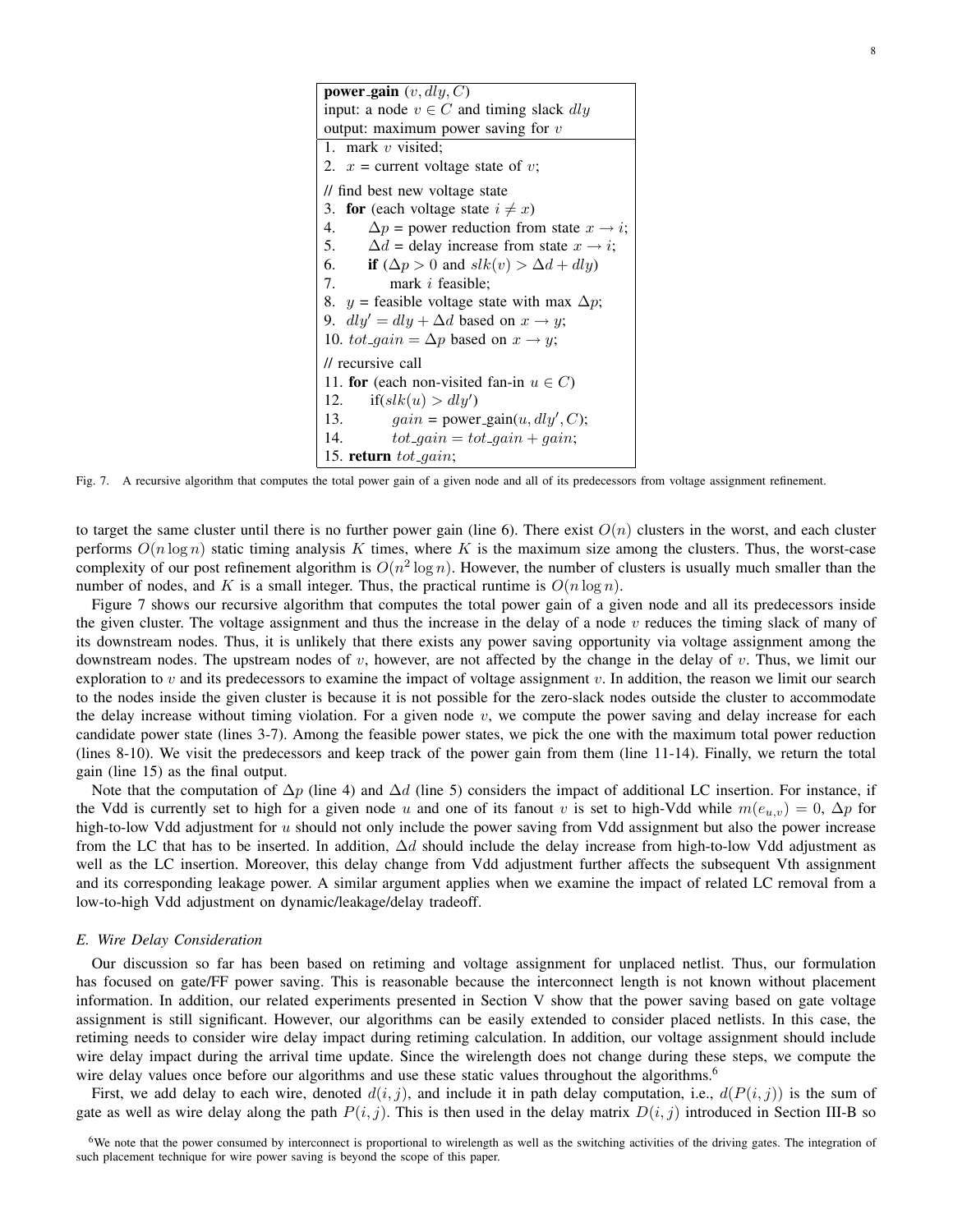BENCHMARK CIRCUIT CHARACTERISTICS BEFORE RETIMING

| ckt   | #gate | #PI | #PO | #FF |
|-------|-------|-----|-----|-----|
| s641  | 379   | 35  | 42  | 19  |
| s713  | 393   | 35  | 42  | 19  |
| s820  | 289   | 18  | 24  | 5   |
| s832  | 287   | 18  | 24  | 5   |
| s838  | 446   | 34  | 33  | 32  |
| s1196 | 529   | 14  | 32  | 18  |
| s1238 | 508   | 14  | 32  | 18  |
| s1488 | 653   | 8   | 25  | 6   |
| s1494 | 647   | 8   | 25  | 6   |

#### TABLE II

DELAY (IN ps), DYNAMIC POWER (IN  $nW$ ), AND LEAKAGE POWER (IN  $nW$ ) OF THE GATES, LC, AND LCFF.

| config                 | delay            | dynamic | leakage |  |  |  |  |  |
|------------------------|------------------|---------|---------|--|--|--|--|--|
| 130nm                  |                  |         |         |  |  |  |  |  |
| High-Vdd/Low-Vth gate  | 31.75            | 60.18   | 7.96    |  |  |  |  |  |
| Low-Vdd/Low-Vth gate   | 46.22            | 27.31   | 4.08    |  |  |  |  |  |
| High-Vdd/High-Vth gate | 43.33            | 54.92   | 0.05    |  |  |  |  |  |
| Low-Vdd/High-Vth gate  | 81.68            | 24.44   | 0.03    |  |  |  |  |  |
| level conversion FF    | 276.62           | 238.58  | 23.98   |  |  |  |  |  |
| level converter        | 57.41            | 262.29  | 51.38   |  |  |  |  |  |
|                        | 90 <sub>nm</sub> |         |         |  |  |  |  |  |
| High-Vdd/Low-Vth gate  | 22.52            | 48.23   | 20.16   |  |  |  |  |  |
| Low-Vdd/Low-Vth gate   | 36.14            | 14.54   | 4.48    |  |  |  |  |  |
| High-Vdd/High-Vth gate | 26.79            | 27.66   | 1.23    |  |  |  |  |  |
| Low-Vdd/High-Vth gate  | 54.33            | 9.96    | 0.26    |  |  |  |  |  |
| level converter FF     | 253.38           | 209.82  | 126.77  |  |  |  |  |  |
| level conversion       | 40.88            | 251.96  | 208.46  |  |  |  |  |  |

that the min-FF retiming becomes interconnect-aware. Given a placement of gates and FF, the min-FF retiming repositions FF so that the number of FFs is minimized under clock period constraint. Second, Equation (7) is changed as follows to reflect the wire delay during voltage assignment:

$$
\sum_{k=1}^{4} d_{u,k} \cdot x_{u,k} + d_{lc} \cdot m(e) + d(u,v) + s(u) \leq s(v), \ \forall e_{u,v} \in E
$$

We assume that the wire delay values stay constant during voltage mapping and post refinement phase. This assumption is reasonable since the majority of nets remain untouched except for the ones losing and gaining LCs. In this case, the wire delay change is minimal since LC removal and insertion from the related routing update is minimal. Our related results on retiming and voltage assignment for placed netlists indicate that the total power saving is even more significant with wire delay consideration.

## V. EXPERIMENTAL RESULTS

#### *A. Experimental Setting*

Our algorithm named Retiming-based Voltage Assignment (RVA) is implemented in C++/STL and run on a Pentium IV 2.8 GHz machine. The solutions to the LPs were found using the Gnu Linear Programming Kit's [35] version 4.5. Our benchmark set consists of nine sequential circuits from ISCAS89 benchmark [36] circuits. The benchmark characteristics before retiming are summarized in Table I. #gate represents the total number of gates, #PI and #PO represent the total number of primary inputs and primary outputs, respectively, and #FF represents the total number of flip-flops. The benchmark circuits are mapped to inverter, 2 to 5-input AND/OR, and FFs.

The delay, dynamic, and leakage power consumption of the gates, FFs, and LCs are computed using HPSICE. The simulations are performed using BSIM3 model parameters for the 130nm process [37] and 90nm process [38]. For the 130nm process, Vdd high/low is set to 1.2V/0.8V while Vth high/low is set to 0.42V/0.24V. For the 90nm process, Vdd high/low is set to 1.0V/0.6V. Vth high/low is set to 0.25V/0.15V. The values of delay, dynamic power, and leakage power of gate, LC, and FFs are shown in Table II.<sup>7</sup> We assume 20% average switching activities for the gates. The switching activities are randomly assigned.<sup>8</sup>

<sup>7</sup>All results except for the last one (= Table VIII) are based on 130nm.

<sup>8</sup>Switching activity as well as the size of the gates have considerable impact on the power consumption. Consideration of these factors in determining the Vdd/Vth assignment, however, is out of the scope of this paper.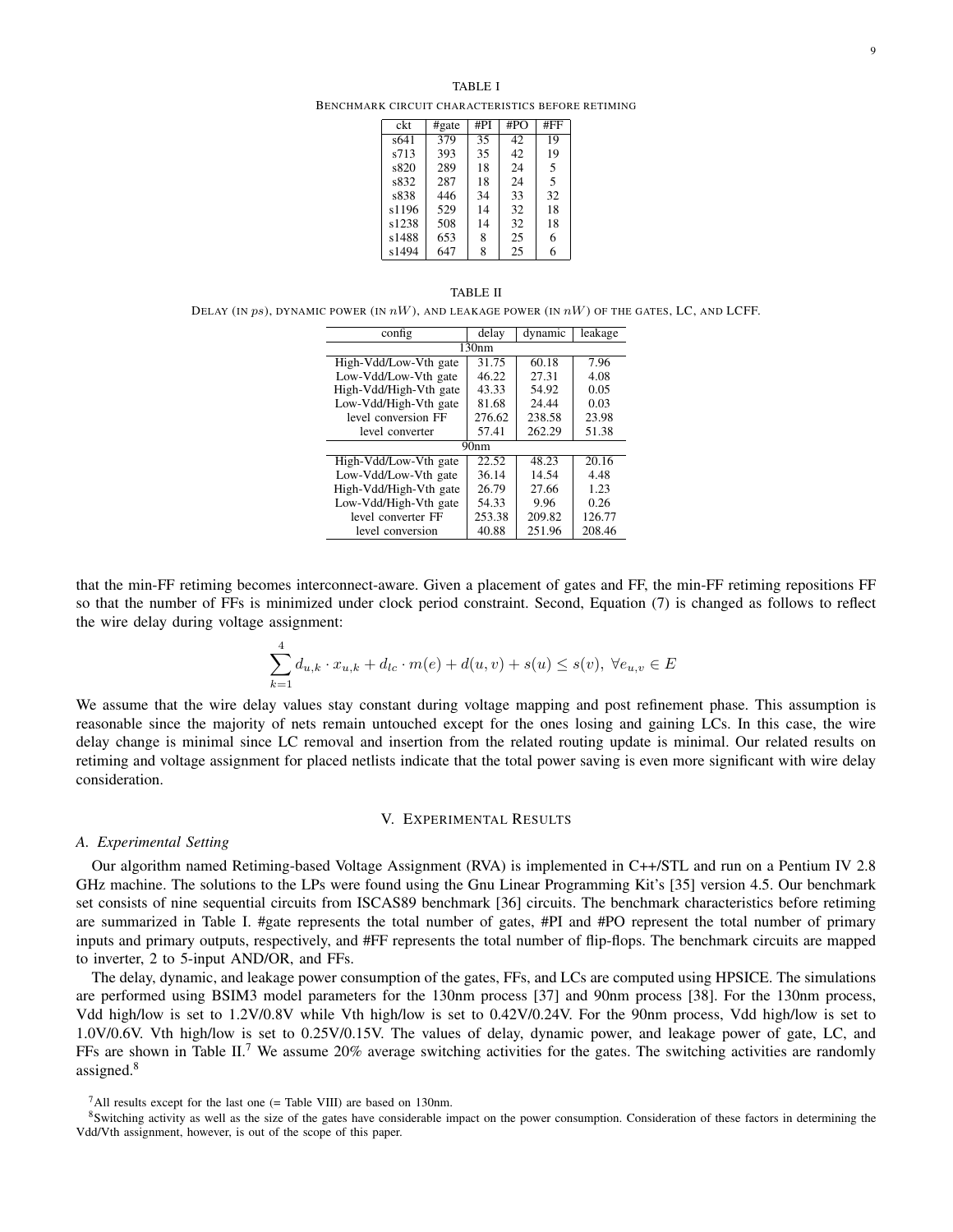IMPACT OF MIN-FF RETIMING ON TOTAL TIMING SLACK

| ckt   | before | after |
|-------|--------|-------|
| s641  | 60068  | 52280 |
| s713  | 63589  | 54693 |
| s820  | 6660   | 6512  |
| s832  | 11180  | 7804  |
| s838  | 16870  | 16870 |
| s1196 | 35092  | 35092 |
| s1238 | 29947  | 29947 |
| s1488 | 19025  | 19024 |
| s1494 | 16262  | 14433 |

#### TABLE IV

IMPACT OF RETIMING OBJECTIVE ON POWER MINIMIZATION. WE REPORT THE TOTAL POWER CONSUMED BY THE GATES/LCS (= GL) AS WELL AS THE GATES/LCS PLUS FFS (= GLF).

|       |        | max-FF retiming | min-FF retiming |        |  |
|-------|--------|-----------------|-----------------|--------|--|
| ckt   | GL.    | GL F            | GL.             | GL F   |  |
| s641  | 64.02  | 133.38          | 66.59           | 75.66  |  |
| s713  | 71.10  | 144.36          | 71.52           | 80.59  |  |
| s820  | 77.00  | 186.60          | 78.85           | 162.83 |  |
| s832  | 74.75  | 185.82          | 86.74           | 173.10 |  |
| s838  | 90.23  | 212.81          | 78.15           | 159.75 |  |
| s1196 | 115.73 | 291.26          | 125.21          | 139.52 |  |
| s1238 | 119.24 | 300.11          | 131.57          | 146.36 |  |
| s1488 | 152.96 | 344.98          | 156.82          | 264.18 |  |
| s1494 | 152.42 | 347.45          | 158.29          | 266.61 |  |
| GL.   | 1.00   |                 | 1.04            |        |  |
| GL F  |        | 1.00            |                 | 0.69   |  |

#### *B. Impact of Retiming*

In Table III, we show the total timing slack among all nodes before and after the min-FF retiming. The purpose is to investigate the impact of retiming on the subsequent voltage assignment. The nodes with larger timing slack, i.e., the nodes off timing critical paths, are the prime target for voltage assignment. We observe that the impact of the min-FF retiming on the timing slack is minimal, suggesting that min-FF retiming is not interfering with the subsequent voltage assignment. Moreover, min-FF retiming helps reduce the total power by minimizing the power consumed by FFs as shown in Table IV (to be discussed). The runtime for retiming ranged from a few seconds to one minute.

In Table IV, we show the impact of retiming objective (max-FF vs min-FF) on total power minimization. Our LP-based voltage assignment (both Vdd and Vth) is performed after the retiming step. We report the total power consumed by the gates/LC  $(= GL)$  as well as by the gates/LC/FF  $(= GLF)$ . We first observe that the GLF values are significantly higher than GL values regardless of the retiming objective. This indicates that the FF power must be considered during the computation and optimization of total power consumption. Next, we observe that the GL result is slightly better with max-FF retiming. This is possible since max-FF objective may help reduce the number of LCs need to be inserted. However, when the power consumed by the FFs is considered, i.e., GLF result, min-FF obtains significantly better results (31% on average). This strongly supports our claim that min-FF objective is a better choice for the total power minimization.

#### *C. Voltage Assignment Results*

Table V shows the total number of nodes under each voltage configuration. We also report the number of LCs used. We first observe that a significant portion of the gates is assigned high-Vdd/high-Vth. These gates are often used to reduce the leakage power while meeting the timing constraints. The low-Vdd/low-Vth gates also provide the same kind of effect as high-Vdd/high-Vth gates. However, the Vdd assignment has more impact on the delay increase than Vth assignment, which is why low-Vdd/low-Vth gates are not used as often as high-Vdd/high-Vth gates due to level converter requirement. Next, the usage of high-Vdd/low-Vth (maximum power, minimum delay) is inevitable for timing critical nodes due to the timing constraints. We observe that the usage of high-Vdd/low-Vth gates increases as the circuit size increases. The minimum power configuration (= low-Vdd/high-Vth) is used heavily for almost all circuits to reduce the total power consumption. It is interesting to note that the demand for high-Vdd/low-Vth and LC becomes higher as the size of the circuits increases.

Table VI shows the breakdown of total power into leakage (for all gates), dynamic (for all gates), LC power (dynamic+leakage) and FF power (dynamic+leakage). We note that a significant portion of the total power is consumed by the FFs and LCs consistently. In addition, the dynamic power is still higher than leakage for 130nm technology.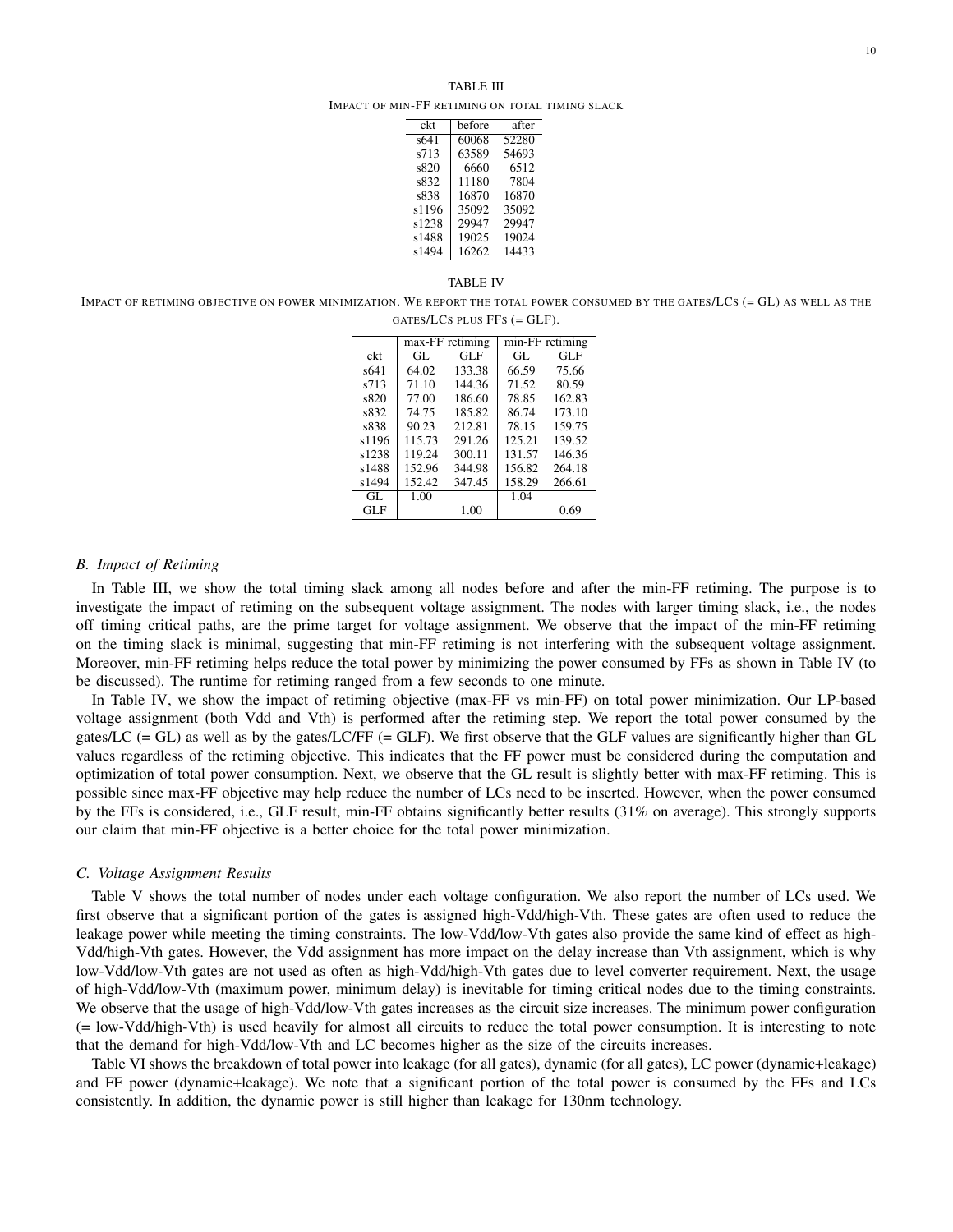## TABLE V

VOLTAGE ASSIGNMENT BREAKDOWN

|       | Vdd-L | Vdd-L | Vdd-H | Vdd-H   |    |
|-------|-------|-------|-------|---------|----|
| ckt   | Vth-H | Vth-L | Vth-H | $Vth-L$ | LC |
| s641  | 111   | 0     | 244   | 84      | 24 |
| s713  | 103   | 6     | 262   | 82      | 27 |
| s820  | 101   | 30    | 109   | 88      | 48 |
| s832  | 56    | 45    | 93    | 132     | 37 |
| s838  | 177   | 30    | 187   | 89      | 61 |
| s1196 | 89    | 10    | 268   | 192     | 37 |
| s1238 | 89    | 11    | 227   | 211     | 41 |
| s1488 | 181   | 67    | 154   | 280     | 85 |
| s1494 | 202   | 40    | 152   | 282     | 87 |
|       |       |       |       |         |    |

#### TABLE VI

#### POWER CONSUMPTION BREAKDOWN

| ckt   | dynamic | leakage | LC    | FF     | total  |
|-------|---------|---------|-------|--------|--------|
| s641  | 47.24   | 6.73    | 12.62 | 9.07   | 75.66  |
| s713  | 50.30   | 7.02    | 14.20 | 9.07   | 80.59  |
| s820  | 47.02   | 6.58    | 25.25 | 83.98  | 162.83 |
| s832  | 56.54   | 10.73   | 19.46 | 86.37  | 173.10 |
| s838  | 37.89   | 8.17    | 32.09 | 81.60  | 159.75 |
| s1196 | 90.95   | 14.79   | 19.46 | 14.32  | 139.52 |
| s1238 | 93.60   | 16.40   | 21.57 | 14.79  | 146.36 |
| s1488 | 87.41   | 24.70   | 44.71 | 107.36 | 264.18 |
| s1494 | 90.04   | 22.49   | 45.76 | 108.32 | 266.61 |

# *D. Comparison with Existing Works*

Table VII and Table VIII show total power comparison among the following voltage assignment methods on 130nm process technology and 90 process technology:

- UPP: all gates are assigned high-Vdd and low-Vth. This voltage assignment corresponds to the maximum possible total power consumption.
- LOW: all gates are assigned low-Vdd and high-Vth. This voltage assignment corresponds to the minimum possible total power consumption. Note that timing constraint may be violated here.
- CVS: we report the well-known *Clustered Voltage Scaling* results [1].
- ECVS: we report the *Extended Clustered Voltage Scaling* results [39].
- LX: LX is our RVA algorithm without post refinement presented in Section IV-D
- LP: the solution to our LP formulation shown in Section IV-B without voltage mapping. This method provides optimal results but assigns non-integer values in [0, 1] to the LC and voltage assignment variables. This LP assignment is not usable but provides a useful baseline to evaluate our voltage mapping heuristic presented in Section IV-C.
- RVA: our RVA algorithm solves the LP above and maps the non-integer assignment values to integer using our voltage mapping heuristic and post refinement.

We summarize our observations here:

- We note that there exist a significant room for total power improvement from gate-level voltage assignment, which is evident from UPP and LOW columns.
- Comparison of LP vs RVA reveals the effectiveness of our voltage mapping and post refinement heuristics. We observe that our RVA results are within 9% to the optimal LP results.
- Comparison of LX vs RVA reveals the effectiveness of our post refinement heuristics. We observe that our RVA results are 8% better than LX for 130nm process technology and 3% better for the 90nm process technology.
- RVA outperforms CVS/ECVS by 22% on average for 130nm process technology and 28% on average for 90nm process technology. Note that our comparison to CVS/ECVS is not fair since CVS/ECVS groups the gates with the same voltage into the same cluster. The advantage of CVS/ECVS is easier power/ground routing since the gates with same voltage tend to be placed nearby. However, our experiment shows that CVS/ECVS cannot exploit the maximum energy savings possible with dual supply voltages. This in turn means that there exists power saving vs. congestion tradeoff.

# VI. CONCLUSIONS

This paper presented an ILP-based method to simultaneously assign supply and threshold voltages to individual gates for dynamic and leakage power minimization. Our method consists of three steps: low power retiming, ILP-based voltage assignment, and post refinement. We relax the ILP formulation into LP, solve the LP in an iterative manner, and perform several heuristics to convert LP solutions back to ILP. The related experiments show that we obtain solutions that are very close to pure ILP approach within a fraction of runtime while outperforming several well-known methods. Our ongoing work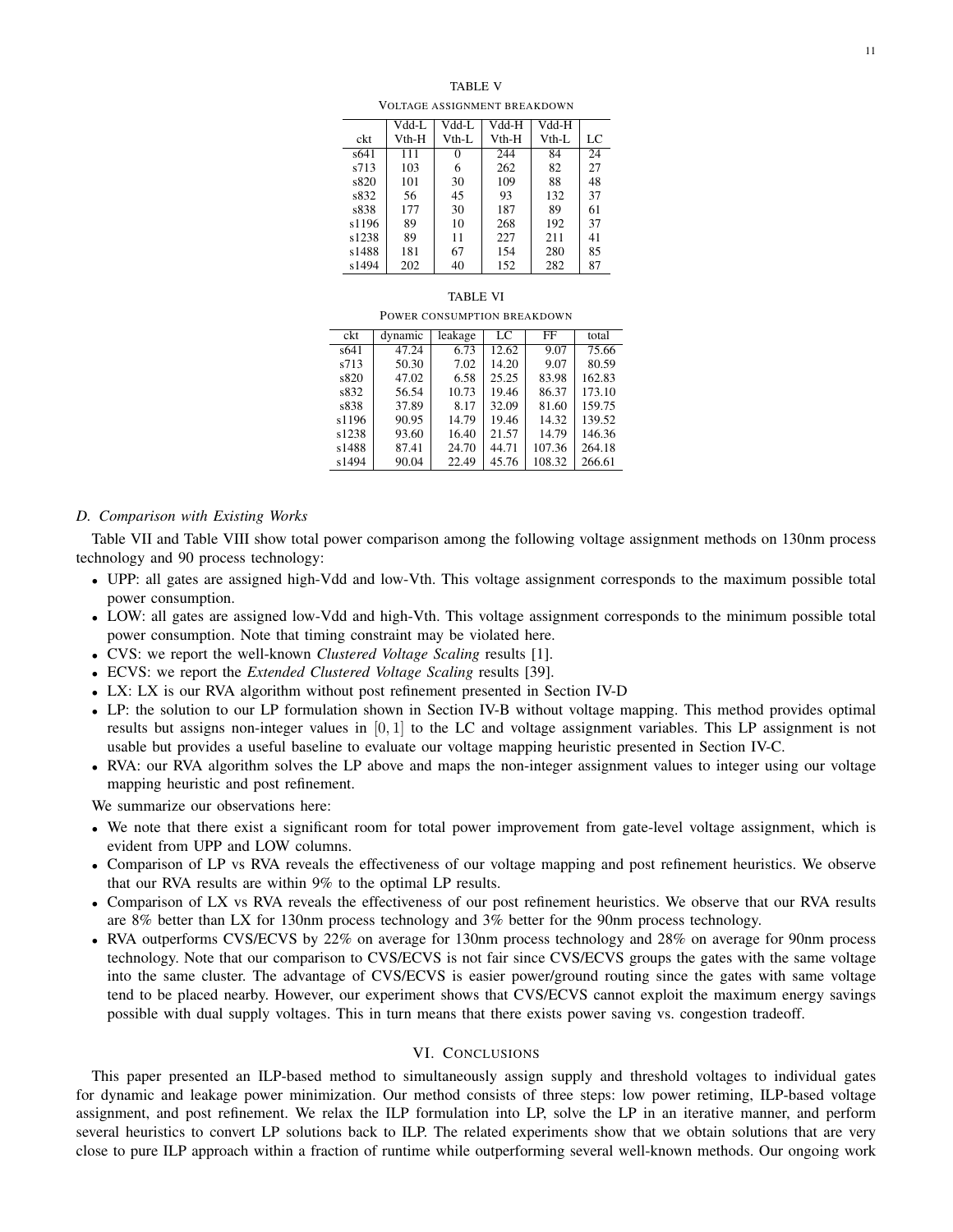## TABLE VII

COMPARISON AMONG VARIOUS VOLTAGE ASSIGNMENT ALGORITHMS IN 130NM PROCESS TECHNOLOGY. "DLY" DENOTES THE CRITICAL PATH DELAY

| AFTER RETIMING. |     |            |        |            |             |        |            |        |  |
|-----------------|-----|------------|--------|------------|-------------|--------|------------|--------|--|
| ckt             | dly | <b>UPP</b> | LOW    | <b>CVS</b> | <b>ECVS</b> | LX     | <b>RVA</b> | LP     |  |
| s641            | 360 | 118.63     | 39.50  | 106.09     | 106.08      | 77.06  | 75.66      | 75.04  |  |
| s713            | 371 | 126.01     | 42.06  | 111.59     | 111.59      | 83.29  | 80.59      | 77.16  |  |
| s820            | 84  | 207.94     | 123.82 | 182.40     | 182.31      | 179.35 | 162.83     | 118.71 |  |
| s832            | 74  | 211.61     | 126.79 | 177.35     | 177.05      | 181.02 | 173.10     | 134.63 |  |
| s838            | 105 | 219.10     | 121.96 | 187.40     | 185.31      | 170.83 | 159.75     | 124.41 |  |
| s1196           | 169 | 185.31     | 65.86  | 174.42     | 174.42      | 145.86 | 139.52     | 90.78  |  |
| s1238           | 154 | 187.96     | 67.89  | 177.53     | 177.53      | 151.61 | 146.36     | 99.85  |  |
| s1488           | 108 | 334.13     | 177.61 | 280.44     | 274.64      | 278.72 | 264.18     | 224.18 |  |
| s1494           | 104 | 335.32     | 178.85 | 287.07     | 283.91      | 283.32 | 266.61     | 225.29 |  |
| <b>RATIO</b>    |     | 1.00       | 0.47   | 0.88       | 0.88        | 0.75   | 0.69       | 0.60   |  |

#### TABLE VIII

COMPARISON AMONG VARIOUS VOLTAGE ASSIGNMENT ALGORITHMS IN 90NM PROCESS TECHNOLOGY. "DLY" DENOTES THE CRITICAL PATH DELAY AFTER RETIMING.

| AFIEK KEIIMINU. |     |        |        |            |             |        |            |        |  |
|-----------------|-----|--------|--------|------------|-------------|--------|------------|--------|--|
| ckt             | dly | UPP    | LOW    | <b>CVS</b> | <b>ECVS</b> | LX     | <b>RVA</b> | LP.    |  |
| s641            | 326 | 161.11 | 26.29  | 136.44     | 136.44      | 73.97  | 70.11      | 69.59  |  |
| s713            | 355 | 168.94 | 27.37  | 146.52     | 146.52      | 76.60  | 74.69      | 71.78  |  |
| s820            | 87  | 263.04 | 135.54 | 206.18     | 195.25      | 200.03 | 191.94     | 142.89 |  |
| s832            | 90  | 267.15 | 139.15 | 220.96     | 217.05      | 198.52 | 191.03     | 160.52 |  |
| s838            | 115 | 291.89 | 132.79 | 237.15     | 233.83      | 192.58 | 171.31     | 132.80 |  |
| s1196           | 146 | 234.28 | 42.61  | 211.88     | 211.88      | 139.35 | 134.07     | 103.89 |  |
| s1238           | 163 | 233.81 | 43.86  | 212.46     | 212.46      | 129.79 | 122.91     | 96.04  |  |
| s1488           | 116 | 427.20 | 181.81 | 311.71     | 301.32      | 310.64 | 293.95     | 257.36 |  |
| s1494           | 116 | 427.91 | 183.26 | 351.31     | 346.18      | 317.75 | 295.40     | 242.00 |  |
| <b>RATIO</b>    |     | 1.00   | 0.34   | 0.83       | 0.82        | 0.63   | 0.60       | 0.5    |  |

includes an extension of our work to consider interconnect power reduction via an integration with power-aware placement. In addition, the combination of our work with other well-known circuit-level power reduction schemes such as gate sizing, state assignment, and gate oxide assignment will achieve even more total power reduction.

#### **REFERENCES**

- [1] K. Usami and M. Horowitz, "Clustered Voltage Scaling Technique for Low-Power Design," in *Proc. Int. Symp. on Low Power Electronics and Design*, 1995, pp. 3–9.
- [2] C. Chen, A. Srivastava, and M. Sarrafzadeh, "On Gate Level Power Optimization Using Dual-Supply Voltages," *IEEE Trans. on VLSI Systems*, vol. 9, no. 5, pp. 616–629, October 2001.
- [3] J. Chang and M. Pedram, "Energy minimization using multiple supply voltages," *IEEE Trans. on VLSI Systems*, vol. 5, no. 4, pp. 436–443, 1997.
- [4] C. Chen, A. Srivastava, and M. Sarrafzadeh, "On gate level power optimization using dual-supply voltages," *IEEE Trans. on VLSI Systems*, vol. 9, no. 5, pp. 616–629, 2001.
- [5] Q. Wang and S. Vrudhula, "Algorithms for minimizing standby power in deep submicron, dual-Vt CMOS circuits," *IEEE Trans. on Computer-Aided Design of Integrated Circuits and Systems*, vol. 21, no. 3, pp. 306–318, 2002.
- [6] K. Roy, L. Wei, and Z. Chen, "Multiple-Vdd & multiple-Vth CMOS (MVCMOS) for low power applications," in *Proc. IEEE Int. Symp. on Circuits and Systems*, 1999, pp. 366–370.
- [7] K. Nose and T. Sakurai, "Optimization of Vdd and Vth for low-power and high-speed applications," in *Proc. Asia and South Pacific Design Automation Conf.*, 2000.
- [8] Y. S. D. et al, "Algorithm for achieving minimum energy consumption in CMOS circuits using multiple supply and threshold voltages at the module level," in *Proc. IEEE Int. Conf. on Computer-Aided Design*, 2003, pp. 693–700.
- [9] A. Srivastava and D. Sylvester, "Minimizing Total Power by Simultaneous Vdd/Vth Assignment," *IEEE Trans. on Computer-Aided Design of Integrated Circuits and Systems*, vol. 23, no. 5, pp. 665–677, 2004.
- [10] S. Sirichotiyakul, T. Edwards, C. Oh, J. Zuo, A. Dharchoudhury, R. Panda, and D. Blaauw, "Stand-by Power Minimization through Simultaneous Threshold Voltage Selection and Circuit Sizing," in *Proc. ACM Design Automation Conf.*, 1999.
- [11] T. Karnik, Y. Ye, J. Tschanz, L. Wei, S. Burns, V. Govindarajulu, V. De, and S. Borkar, "Total Power Optimization by Simultaneous Dual-Vt Allocation and Device Sizing in High Performance Microprocessors," in *Proc. ACM Design Automation Conf.*, 2002.
- [12] P. Pant, R. Roy, and A. Chatterjee, "Dual-Threshold Voltage Assignment with Transistor Sizing for Low Power CMOS Circuits," *IEEE Trans. on VLSI Systems*, vol. 9, no. 2, pp. 390–394, 2001.
- [13] D. Nguyen, A. Davar, M. Orshansky, D. Chinnery, B. Thompson, and K. Keutzer, "Minimization of Dynamic and Static Power Through Joint Assignment of Threshold Voltages and Sizing Optimization," in *Proc. Int. Symp. on Low Power Electronics and Design*, 2003.
- [14] M. Hamada and Y. Ootaguro, "Utilizing Surplus Timing for Power Reduction," in *Proc. IEEE Custom Integrated Circuits Conf.*, 2001.
- [15] A. Srivastava, D. Sylvester, and D. Blaauw, "Power minimization using simultaneous gate sizing, dual-Vdd and dual-Vth assignment," in *Proc. ACM Design Automation Conf.*, 2004.
- [16] R. Brodersen, M. Horowitz, D. Markovic, B. Nikolic, and V. Stojanovic, "Methods for True Power Minimization," in *Proc. IEEE Int. Conf. on Computer-Aided Design*, 2002.
- [17] S. Augsburger and B. Nikolic, "Reducing Power with Dual Supply, Dual Threshold and Transistor Sizing," in *Proc. IEEE Int. Conf. on Computer Design*, 2002.
- [18] W. Hung, Y. Xie, N. Vijaykrishnan, M. Kandemir, M. Irwin, and Y. Tsai, "Total Power Optimization through Simultaneously Multiple-VDD Multiple-VTH Assignment and Device Sizing with Stack Forcing," in *Proc. Int. Symp. on Low Power Electronics and Design*, 2004.